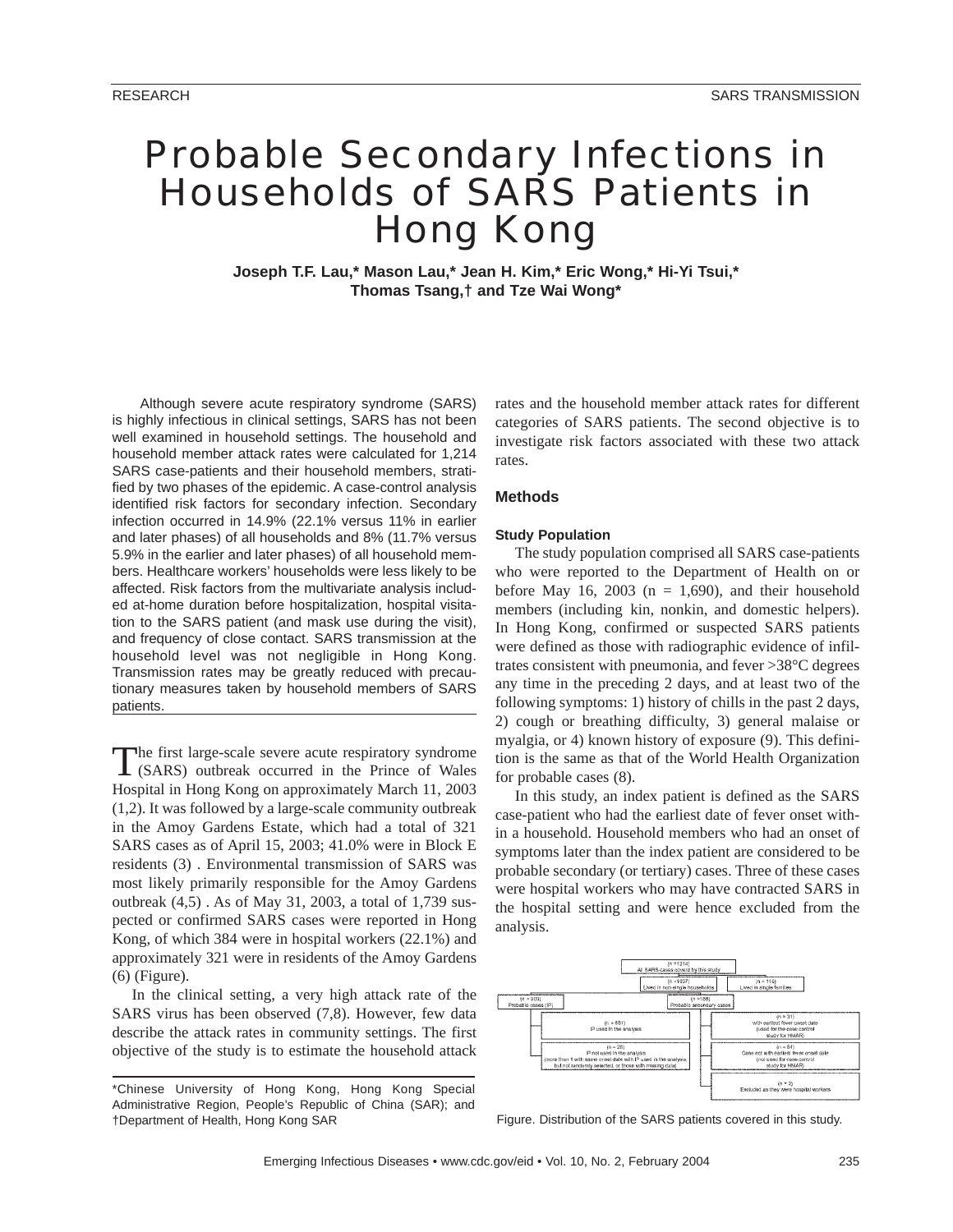# **Data Collection**

The list of telephone numbers, as well as some demographic and clinical background information of all probable SARS cases in Hong Kong (identified on or before May 16, 2003  $[n = 1,690]$ , were obtained from the Department of Health. A team of trained interviewers called these numbers and briefed the person answering the telephone about the nature of the study. The interviewer then identified the person who had the earliest date of fever onset and confirmed that the household members had not been interviewed twice. When a household had two or more SARS cases with the same fever onset date (11 households), one of them was randomly selected as the index patient. Respondents were then requested to hand the telephone to the household member (who may or may not be the index patient) who was most familiar with the household situation to serve as the responder. The interview occurred at least 14 days after the index patient's onset of symptoms past the maximum incubation period of 10 days.

By using a SARS registry, a research staff member later crosschecked that the index patient named by the interviewee was, in fact, the one with the earliest onset of fever, if there were more than one SARS case-patient in the household. In July, the names of all family members provided by the respondents were also checked against the registry to ensure that the study had not missed any probable secondary cases. This check also ensured that no duplicate interviews had been conducted.

The study was conducted from April 4, 2003, to June 10, 2003. Of the 1,690 probable SARS cases reported in Hong Kong as of May 16, a total of 1,214 (72%) SARS cases had been covered by the study (Figure). The 1,214 SARS cases came from 996 households (881 households were analyzed and 115 single households were excluded from the analysis). Of the remaining 476 reported SARS cases in Hong Kong that were not covered by this study, 140 case households (8.2%) did not have a correct telephone number, 163 (9.6%) could not be contacted after at least 5 different attempts, 163 (9.6%) refused to participate in the study, and 10 (0.6%) were not in Hong Kong or could not communicate in Chinese or English.

# **Questionnaire**

The study questionnaire collected the following information: 1) Sociodemographic data about the index patient and whether he or she resides in the Amoy Gardens (and apartment block number), 2) Household information including all household members' names, ages, gender, and relationship with the index patient, and if they were hospital workers, 3) Information about any "probable secondary SARS infection" among household members, 4) Data regarding individual household members' hospital

visits to the index patient, and 5) Data regarding close contact between individual household members and the index patient (Table 1).

## **Study Design**

The household attack rate was defined as the number of households with at least one probable secondary SARS case divided by the total number of index patient's households. The household member attack rate was defined as the total number of all probable secondary or tertiary SARS case-patients of all relevant index patient's households divided by the total number of household members (not including the index patient) of all relevant index patient's households.

Two analyses were performed to identify risk factors associated with household attack rates and household member attack rates. Households that had at least one probable secondary infection were first compared with those households which had no probable secondary infections in a number of risk or protective factors. To control for any period effects, a dummy variable was created to represent the two time periods (before March 25, 2003, and on or after March 25, 2003). March 25 corresponds to the beginning of the Amoy Gardens outbreak; after that date, public awareness of SARS was greatly heightened (10). The average number of secondary cases from one SARS-infected person declined greatly from 2.7 in the initial part of the epidemic to 0.9 after March 25 (11). (These figures were derived from modeling methods [instead of a survey] and were not confined to household cases; hence, they are not comparable to the results obtained by this study).

The second analysis used a case-control design that compared individual family members who were probable secondary SARS case-patients with those who were not. To avoid ambiguities arising from distinguishing secondary and tertiary infections, only the "first" probable secondary cases were used as a case in this case-control analysis, if there were multiple SARS cases in the household. In addition, this analysis also examined the frequency of close contacts between the case or control and the index patient (e.g., dining together, sharing a bedroom).

### **Statistical Analyses**

The household attack rates and the household member attack rates were calculated separately for four groups of index patients (hospital workers, Amoy Block E residents, other block residents, and other community members), and 95% confidence intervals (CI) were also derived. Univariate odds ratios and p values from chi-square test were obtained. Stepwise multivariate logistic regression methods using candidate variables that were, at a minimum, marginally significant in the univariate analysis ( $p < 0.10$ )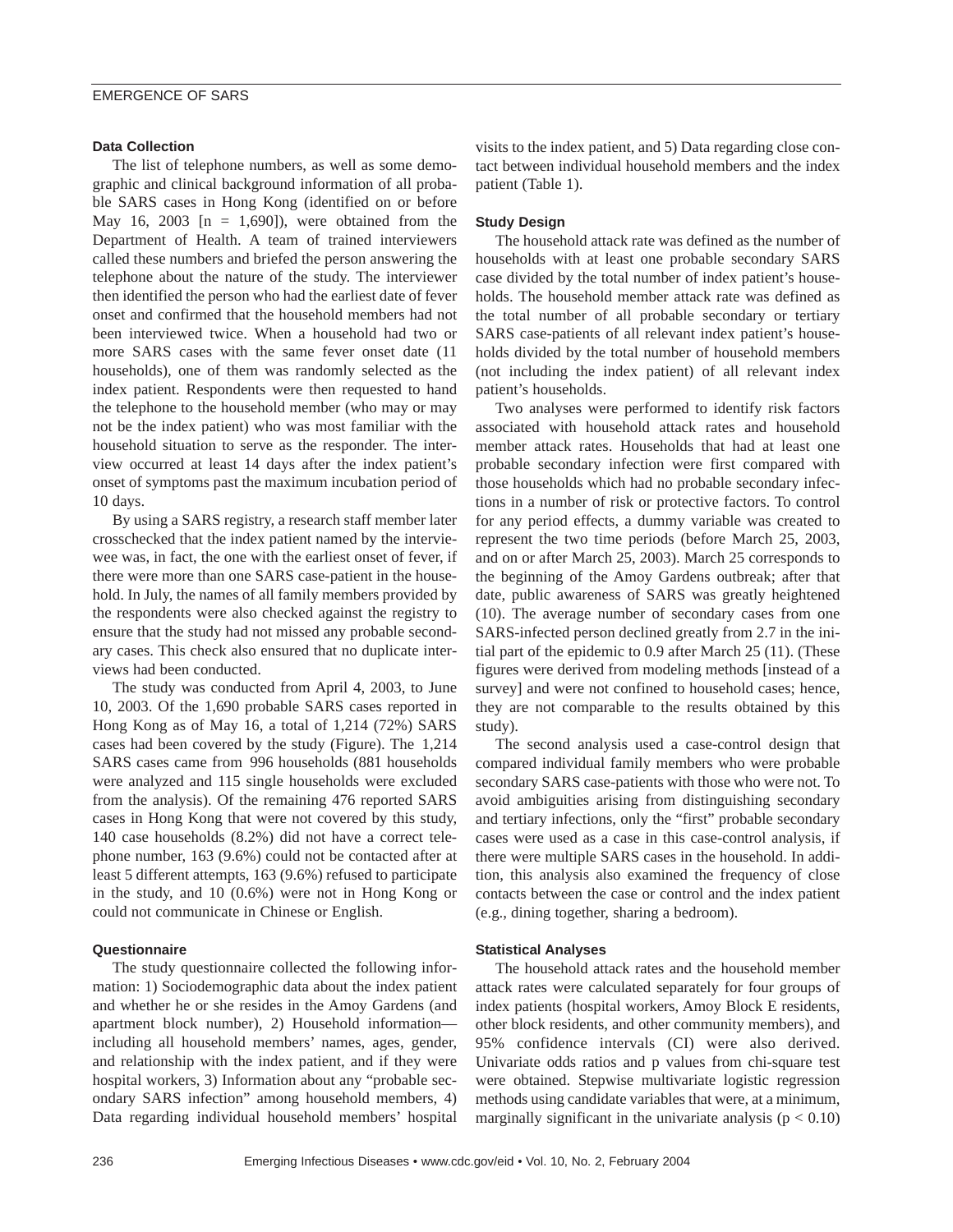# RESEARCH **SARS TRANSMISSION**

| Table 1. Univariate association between various risk factors and Household Member Attack Rates (HMAR) |  |
|-------------------------------------------------------------------------------------------------------|--|
|-------------------------------------------------------------------------------------------------------|--|

|                                                                                                                               | % attack rate |                |                                |                        |  |
|-------------------------------------------------------------------------------------------------------------------------------|---------------|----------------|--------------------------------|------------------------|--|
|                                                                                                                               | Case          | Control        |                                |                        |  |
| Risk factor                                                                                                                   | $(n = 131)$   | $(n = 2, 139)$ | Odds ratio (95% CI)            | Chi-square p value     |  |
| Sex <sup>a</sup>                                                                                                              |               |                |                                |                        |  |
| Male                                                                                                                          | 46.6          | 48.3           | 1.00                           | 0.701                  |  |
| Female                                                                                                                        | 53.4          | 51.7           | $1.07$ (0.75 to 1.53)          |                        |  |
| Age $(y)$ <sup>b</sup>                                                                                                        |               |                |                                |                        |  |
| $18 - 30$                                                                                                                     | 46.6          | 46.9           | 1.00                           | 0.287                  |  |
| $31 - 40$                                                                                                                     | 15.3          | 15.3           |                                |                        |  |
|                                                                                                                               | 16.2          | 16.3           | $1.17(0.68 \text{ to } 2.01)$  |                        |  |
| $41 - 50$                                                                                                                     |               |                | $1.04$ (0.60 to 1.81)          |                        |  |
| $51 - 60$                                                                                                                     | 10.9          | 10.7           | 1.58 (0.90 to 2.76)            |                        |  |
| $\geq 61$                                                                                                                     | 11.1          | 10.8           | 1.65 $(0.95 \text{ to } 2.86)$ |                        |  |
| Type of Index Person (IP)                                                                                                     |               |                |                                |                        |  |
| Hospital workers                                                                                                              | 7.6           | 33.5           | 1.00                           | $< 0.001$ <sup>c</sup> |  |
| Amoy Gardens Block E residents                                                                                                | 10.7          | 2.8            | 16.99 (7.23 to 39.90)          |                        |  |
| Amoy Gardens other Block residents                                                                                            | 15.3          | 10.6           | 6.31 (2.91 to 13.67)           |                        |  |
| Other community members                                                                                                       | 66.4          | 53.2           | 5.48 (2.83 to 10.61)           |                        |  |
| Date of IP's fever onset <sup>d</sup>                                                                                         |               |                |                                |                        |  |
| Before March 25                                                                                                               | 51.9          | 34.2           | 1.00                           | < 0.001                |  |
| On or after March 25                                                                                                          | 48.1          | 65.8           | $0.48$ (0.34 to 0.69)          |                        |  |
| Duration IP stayed home between fever onset and hospitalization (d) <sup>e</sup>                                              |               |                |                                |                        |  |
| $\leq$ 2                                                                                                                      | 31.3          | 51.0           | 1.00                           | < 0.001                |  |
| $3 - 5$                                                                                                                       | 32.1          | 30.3           | $1.72$ (1.11 to 2.68)          |                        |  |
| $\geq 6$                                                                                                                      | 36.6          | 18.8           | 3.18 (2.07 to 4.90)            |                        |  |
| IP visited by a family member during hospitalization?                                                                         |               |                |                                |                        |  |
| No                                                                                                                            | 73.3          | 87.9           | 1.00                           | < 0.001                |  |
| Yes                                                                                                                           | 26.7          | 12.1           | 2.65 (1.76 to 3.98)            |                        |  |
| Mask use during hospital visits by a household member <sup>t</sup>                                                            |               |                |                                |                        |  |
| Not visited by any household member                                                                                           | 75.0          | 88.6           | 1.00                           | $< 0.001$ <sup>c</sup> |  |
| Visited, both with mask on                                                                                                    | 6.3           | 4.0            | 1.87 (0.88 to 3.96)            |                        |  |
| Visited, one with mask on                                                                                                     | 5.5           | 3.6            | 1.78 (0.80 to 3.96)            |                        |  |
| Visited, both without mask on                                                                                                 | 13.3          | 3.8            | 4.16 (2.37 to 7.30)            |                        |  |
| Whether caretaker of IP                                                                                                       |               |                |                                |                        |  |
| No                                                                                                                            | 64.9          | 82.0           | 1.00                           | < 0.001                |  |
| Yes                                                                                                                           | 35.1          | 18.0           | $2.47(1.70 \text{ to } 3.60)$  |                        |  |
| Whether shared room or bed with $IP^g$                                                                                        |               |                |                                |                        |  |
| Never                                                                                                                         | 59.7          | 81.3           | 1.00                           | < 0.001                |  |
| Sharing room                                                                                                                  | 8.9           | 7.3            | 1.66 $(0.86 \text{ to } 3.19)$ |                        |  |
| Sharing room and bed                                                                                                          | 31.5          | 11.4           | $3.74$ (2.48 to 5.64)          |                        |  |
| Frequency of dining together with $IPh$                                                                                       |               |                |                                |                        |  |
| Never                                                                                                                         | 37.0          | 60.2           | 1.00                           | < 0.001                |  |
| $<$ 5                                                                                                                         | 21.8          | 18.7           | $1.90(1.15 \text{ to } 3.12)$  |                        |  |
| $5 - 10$                                                                                                                      | 14.3          | 9.7            |                                |                        |  |
| >10                                                                                                                           |               |                | 2.40 (1.35 to 4.29)            |                        |  |
|                                                                                                                               | 26.9          | 11.4           | 3.82 (2.38 to 6.15)            |                        |  |
| Frequency of close contact with IP (within 1 m) $^{i}$                                                                        |               |                |                                |                        |  |
| Never                                                                                                                         | 22.5          | 48.4           | 1.00                           | < 0.001                |  |
| Seldom                                                                                                                        | 15.0          | 14.7           | 2.19 (1.19 to 4.02)            |                        |  |
| Occasionally                                                                                                                  | 24.2          | 16.4           | 3.17 (1.85 to 5.42)            |                        |  |
| Frequent                                                                                                                      | 38.3          | 20.5           | $4.03$ (2.47 to 6.56)          |                        |  |
| Frequency coughed at by IP (within 1 meter) <sup><math>\frac{1}{2}</math></sup>                                               |               |                |                                |                        |  |
| Never                                                                                                                         | 77.6          | 90.3           | 1.00                           | < 0.001 <sup>3</sup>   |  |
| Seldom                                                                                                                        | 6.5           | 4.2            | 1.81 (0.81 to 4.03)            |                        |  |
| Occasionally                                                                                                                  | 10.3          | 2.8            | 4.29 (2.17 to 8.48)            |                        |  |
| Frequent                                                                                                                      | 5.6           | 2.6            | 2.47 (1.03 to 5.90)            |                        |  |
| <sup>a</sup> Information on 31 controls missing.                                                                              |               |                |                                |                        |  |
| <sup>b</sup> Information on 7 cases and 160 controls missing.<br><sup>c</sup> Chi-square test exact p value.                  |               |                |                                |                        |  |
| <sup>a</sup> Information on 3 controls missing.                                                                               |               |                |                                |                        |  |
| <sup>e</sup> Information on 6 controls missing.                                                                               |               |                |                                |                        |  |
| Information on 3 cases 18 controls missing.                                                                                   |               |                |                                |                        |  |
| <sup>g</sup> Information on 7 cases and 24 controls missing.<br><sup>h</sup> Information on 12 cases and 51 controls missing. |               |                |                                |                        |  |
| Information on 13 cases and 37 controls missing.                                                                              |               |                |                                |                        |  |
| Information on 24 cases and 98 controls missing.                                                                              |               |                |                                |                        |  |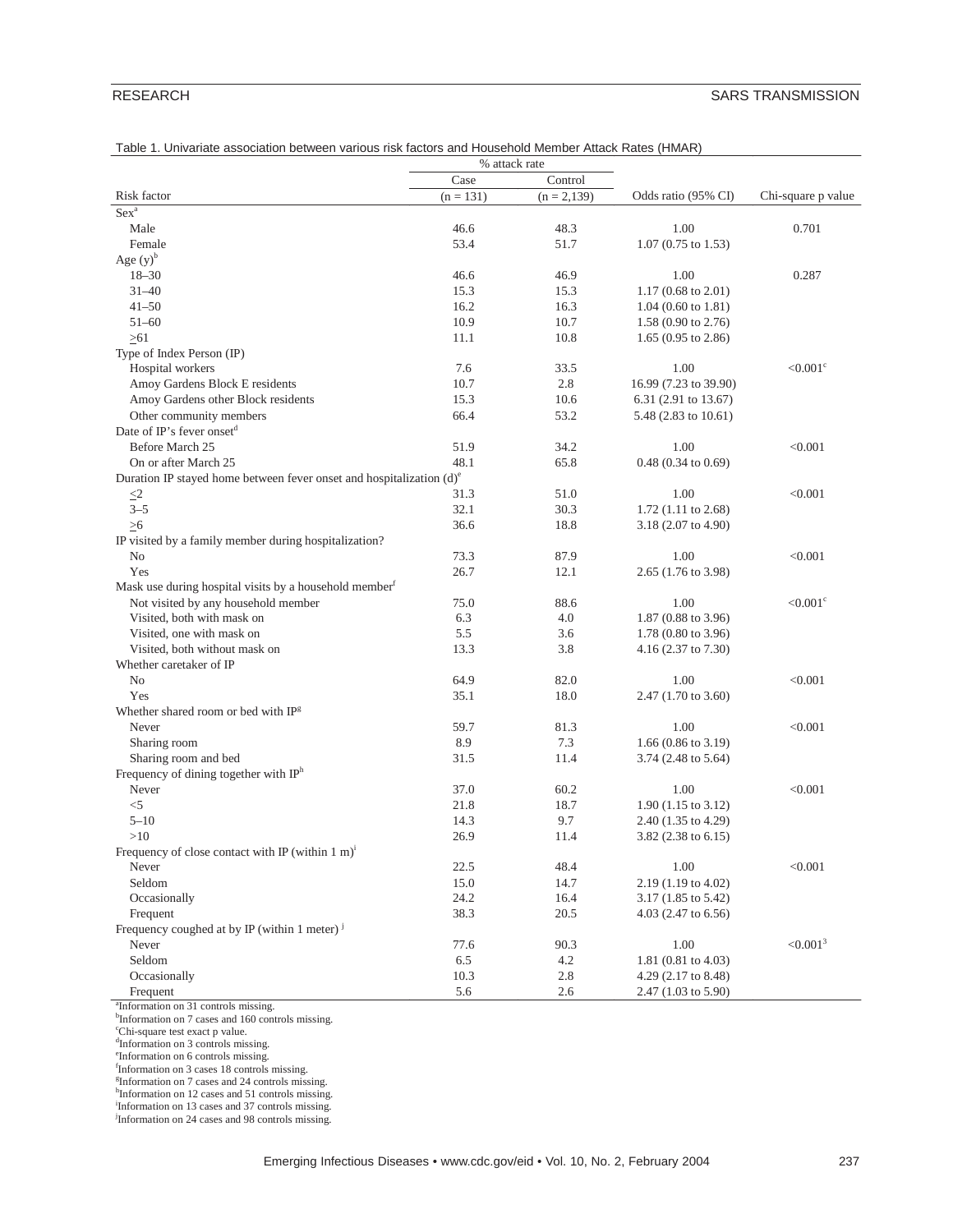were conducted to obtain factors independently associated with household attack rates and household member attack rates. Statistical Package for the Social Sciences (SPSS), Chicago, IL, Version 11 was used for all analyses.

# **Results**

#### **Background Characteristics of Index Patients**

Of the respondents, 54.6% were female and 45.4% were male; most index patients were 18 to 50 years of age. Healthcare workers represented almost one third of the index patients and approximately 16% were Amoy Gardens Estate residents. Two-thirds of the index patients had fever onset during the later phase of the epidemic (on or after March 25), and most reported hospitalization within 5 days of fever onset (80.6%) and no hospital visits by household members (77.4%) (Table 2).

### **Household Attack Rates**

The overall household attack rate, as defined, was 14.9% (95% CI=12.6% to 17.4%) for all the households of the 881 index patients studied. Excluding households related to the Amoy Gardens, the household attack rate was 13.9% (96/738). The household attack rate was much higher for households of those index patients whose onset of fever occurred before March 25, 2003, than for those with onset of fever occurred on or after that date (22.4% versus  $11.0\%$ , OR = 0.43, p = 0.001). The Amoy Block E households had the highest household attack rate (38.9%), followed by those living in the other blocks of the Amoy Gardens (19.6%) and households of the "other community member" group (18.3%). The households with index patients who were healthcare workers had the lowest household attack rate (3.8%). Moreover, the household attack rates were higher for the earlier onset group as compared to the later onset group for all the four strata (Table 3).

### **Household Member Attack Rates**

Among all 2,139 household members of the 881 index patients, a total of 188 (8%, 95% CI 7.0% to 9.2%) were probable secondary cases. The household member attack rates for the hospital healthcare worker group, the other community group, the Amoy non-Block E group, and the Amoy Block E group were 1.9%, 9.8%, 11%, and 24.4%, respectively. Excluding households related to Amoy Gardens, the household member attack rate was 6.9% (138/1,991). Similar period effects were observed: the odds ratios for comparing the two fever onset groups (on or after versus before March 25, 2003) were 0.15 (hospital healthcare worker group  $p = 0.004$ ), 0.41 (other community group,  $p < 0.001$ ), and 0.29 (Amoy non-Block E group,  $p = 0.002$ ). For Amoy Block E respondents, the

| Table 2. Background characteristics of the Index Patient (IP) |  |  |  |
|---------------------------------------------------------------|--|--|--|
|---------------------------------------------------------------|--|--|--|

| Characteristic                                                      | n   | $\%$ |
|---------------------------------------------------------------------|-----|------|
| Sex                                                                 |     |      |
| Male                                                                | 400 | 45.4 |
| Female                                                              | 481 | 54.6 |
| Age $(y)^a$                                                         |     |      |
| < 18                                                                | 44  | 5.1  |
| $18 - 30$                                                           | 239 | 27.8 |
| $31 - 40$                                                           | 197 | 22.9 |
| $41 - 50$                                                           | 165 | 19.2 |
| $51 - 60$                                                           | 76  | 8.8  |
| $>61$                                                               | 138 | 16.1 |
| Education level <sup>b</sup>                                        |     |      |
| No education                                                        | 60  | 7.1  |
| Primary                                                             | 152 | 17.9 |
| $1-F3$                                                              | 123 | 14.5 |
| $F4-F5$                                                             | 208 | 24.5 |
| F6-F7                                                               | 44  | 5.2  |
| University or above                                                 | 263 | 31.0 |
| Type of IP                                                          |     |      |
| Hospital worker                                                     | 267 | 30.3 |
| Amoy Gardens Block E residents                                      | 36  | 4.1  |
| Amoy Gardens other Block residents                                  | 107 | 12.1 |
| Other community member                                              | 471 | 53.5 |
| Duration IP stayed home between fever                               |     |      |
| onset and hospitalization (d) <sup>c</sup>                          |     |      |
| $\leq$ 2                                                            | 440 | 50.1 |
| $3 - 5$                                                             | 268 | 30.5 |
| >6                                                                  | 171 | 19.5 |
| IP visited by any household member                                  |     |      |
| during hospitalization                                              |     |      |
| N <sub>0</sub>                                                      | 682 | 77.4 |
| Yes                                                                 | 199 | 22.6 |
| Date of IP's fever onset <sup>d</sup>                               |     |      |
| Before March 25                                                     | 299 | 34.0 |
| On or after March 25                                                | 581 | 66.0 |
| <sup>a</sup> 22 missing persons.                                    |     |      |
| <sup>b</sup> 31 missing persons.<br><sup>c</sup> 2 missing persons. |     |      |
| <sup>d</sup> 1 missing person.                                      |     |      |

figures for the earlier and later onset groups were 37.1% and 17.7%, respectively ( $p = 0.058$ ) (Table 3). The median duration between the date of onset of the index patients' symptoms and their "first" probable secondary case was 6.5, 7.0, 2.0, and 4.0 days for the healthcare worker, other community members, Amoy Block E, and Amoy non-Block E groups, respectively.

#### **Factors Associated with Household Attack Rates**

While sex of the index patient was not a significant factor, older age of index patient (OR =  $1.57-3.77$ ), type of index patient ( $OR = 5.74{\text -}16.35$ ), longer duration home stay between fever onset and hospitalization (OR  $=$ 1.76–3.91), whether any household members visited the index patient ( $OR = 2.03$ ), date of onset fever of index patient (later versus earlier onset groups,  $OR = 0.43$ ) were all univariately associated with household attack rates (Table 4). Disinfection of the living quarter after the index patient's onset of fever was, however, not a significant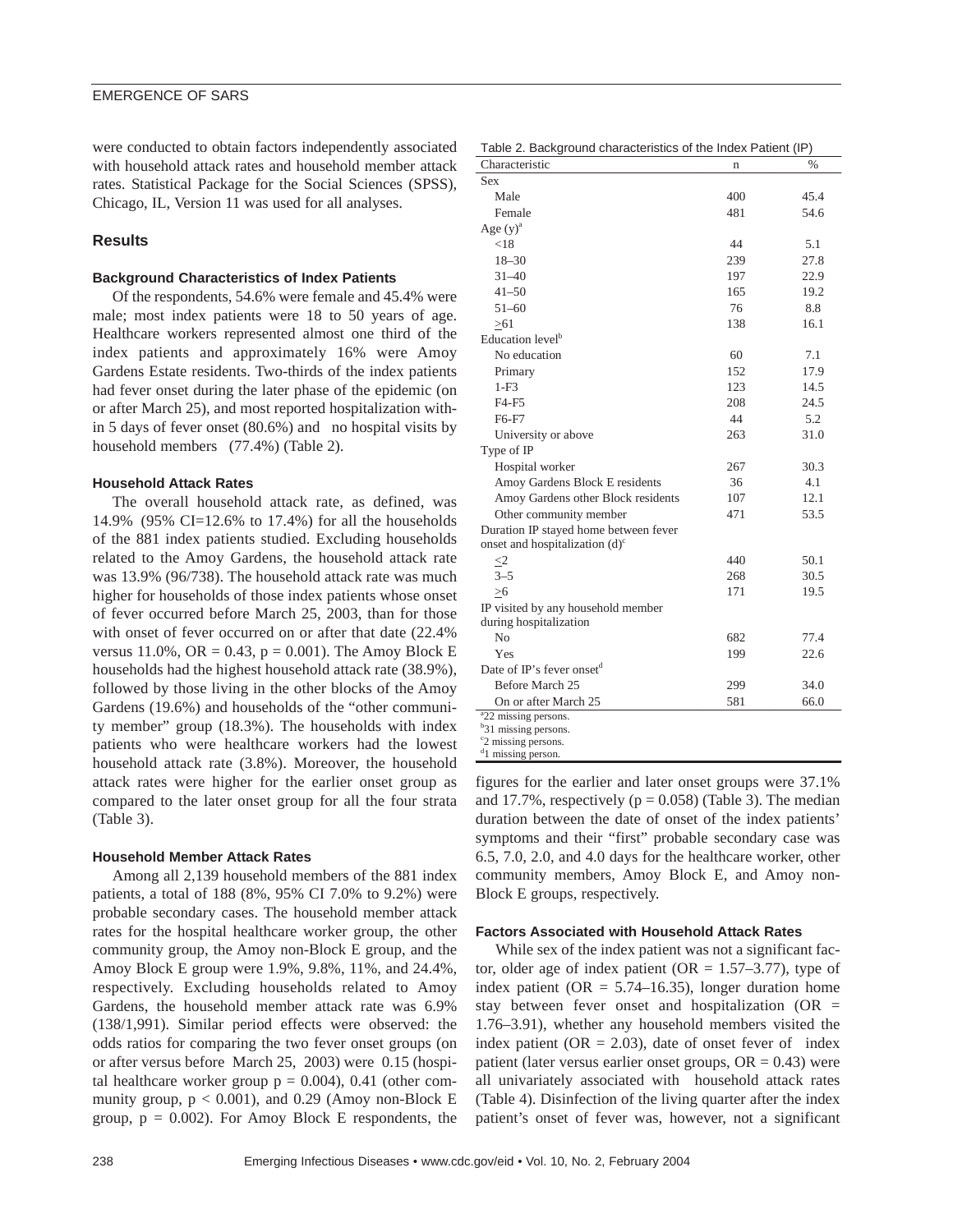|                                                      |                                                                                                                                                                          | % attack rate         |                     |                                           |                    |
|------------------------------------------------------|--------------------------------------------------------------------------------------------------------------------------------------------------------------------------|-----------------------|---------------------|-------------------------------------------|--------------------|
|                                                      |                                                                                                                                                                          | Date IP's fever onset |                     |                                           |                    |
| Type of index patient                                | <march 2003<="" 25,="" th=""><th>&gt;March 25, 2003</th><th>Overall</th><th>Odds ratio <math>(95\% \text{ CI})^{\text{a}}</math></th><th>chi-square p value</th></march> | >March 25, 2003       | Overall             | Odds ratio $(95\% \text{ CI})^{\text{a}}$ | chi-square p value |
| <b>HAR</b>                                           |                                                                                                                                                                          |                       |                     |                                           |                    |
| Hospital workers                                     | $n = 114$                                                                                                                                                                | $n = 153$             | $n = 267$           |                                           |                    |
|                                                      | $7.0(3.1-13.4)$                                                                                                                                                          | $1.3(0.2-4.6)$        | $3.8(1.8-6.8)$      | $0.18$ (0.02 to $0.91$ ) <sup>b</sup>     | 0.021              |
| Other community members                              | $n=148$                                                                                                                                                                  | $n = 322$             | $n = 471$           |                                           |                    |
|                                                      | $29.1(21.9-37.1)$                                                                                                                                                        | $13.4(9.8-17.6)$      | $18.3(14.9-22.1)$   | $0.38(0.23 \text{ to } 0.62)$             | < 0.001            |
| Amoy Gardens Block E residents                       | $n = 12$                                                                                                                                                                 | $n = 24$              | $n = 36$            |                                           |                    |
|                                                      | $50.0(21.1 - 78.9)$                                                                                                                                                      | $33.3(15.6 - 55.3)$   | $38.9(23.1 - 56.5)$ | $0.50$ (0.10, to 2.54)                    | $0.441^{\circ}$    |
| Amoy Gardens other                                   | $n = 25$                                                                                                                                                                 | $n = 82$              | $n = 107$           |                                           |                    |
| <b>Block</b> residents                               | $40.0(21.1-61.3)$                                                                                                                                                        | $13.4(6.9-22.7)$      | $19.6(12.6 - 28.4)$ | 0.23(0.07, 0.72)                          | 0.008 <sup>c</sup> |
| All households of all IP                             | $n = 299$                                                                                                                                                                | $n = 581$             | $n = 881$           |                                           |                    |
|                                                      | $22.4(17.8-27.6)$                                                                                                                                                        | $11.0(8.6-13.9)$      | $14.9(12.6-17.4)$   | 0.43(0.29, 0.63)                          | < 0.001            |
| <b>HMAR</b>                                          |                                                                                                                                                                          |                       |                     |                                           |                    |
| Hospital workers                                     | $n = 349$                                                                                                                                                                | $n = 381$             | $n = 730$           |                                           |                    |
|                                                      | $3.4(1.8-5.9)$                                                                                                                                                           | $0.5(0.06-1.9)$       | $1.9(1.1-3.2)$      | $0.15(0.02, 0.67)^b$                      | 0.004              |
| Other community members                              | $n = 392$                                                                                                                                                                | $n = 866$             | $n = 1,261$         |                                           |                    |
|                                                      | $15.8(12.4 - 19.8)$                                                                                                                                                      | $7.2(5.5-9.1)$        | $9.8(8.3-11.6)$     | 0.41(0.28, 0.61)                          | < 0.001            |
| Amoy Gardens residents                               | $n = 27$                                                                                                                                                                 | $n = 51$              | $n = 78$            |                                           |                    |
| (Block E)                                            | $37.0(19.4 - 57.6)$                                                                                                                                                      | $17.7(8.4-30.9)$      | $24.4(15.4-35.4)$   | 0.36(0.11, 1.19)                          | 0.058              |
| Amoy Gardens residents                               | $n = 59$                                                                                                                                                                 | $n = 196$             | $n = 255$           |                                           |                    |
| $(non-Block E)$                                      | $22.0(12.3 - 34.7)$                                                                                                                                                      | $7.7(4.4-12.3)$       | 11.0(7.4–15.5)      | 0.29(0.12, 0.71)                          | 0.002              |
| All households of all IP                             | $n = 827$                                                                                                                                                                | $n = 1,494$           | $n = 2,324$         |                                           |                    |
|                                                      | $11.7(9.6-14.1)$                                                                                                                                                         | $5.9(4.8-7.2)$        | $8.0(6.9-9.1)$      | 0.47(0.34, 0.64)                          | < 0.001            |
| <sup>a</sup> The reference group is before March 25. |                                                                                                                                                                          |                       |                     |                                           |                    |

b Exact 95% CI. c Fisher exact test p value.

factor ( $p = 0.88$ ). All of these univariately significant variables except age were significant in the multivariate stepwise logistic regression (Table 5).

# **Factors Associated with Household Member Attack Rates**

As with the household attack rate, type of index patient ( $OR = 5.48-16.99$ , Table 1), whether the individual family member had visited the index patient in the hospital (OR= 2.65), longer duration of index patient's home stay ( $OR = 1.72$  and 3.18), and index patient's date of fever onset (later versus earlier onset date,  $OR = 0.48$ ) were univariately significant factors distinguishing between the case group and the control group. Moreover, the risk for SARS transmission was greatly increased when both the individual household member and the index patient were not wearing a mask during the hospital visit,  $(OR = 4.16, Table 1)$ . In the univariate analyses, variables associated with close contacts with the index patient, such as the following: whether the was the main caregiver of the index patient ( $OR = 2.47$ ), whether the participant shared a room or a bed with the index patient (OR 1.66 and 3.74), frequency of dining together with the index patient (OR 1.90 and 3.82, respectively, for those having dined 5–10 times and >10 times during the period between onset of fever of index patient and his or her hospital admission) and frequency of being coughed on by the index patient within one m ( $OR = 1.81$  and 2.47,

respectively, for responses of occasionally and frequently), were also significantly associated with household member attack rates.

In the multivariate analyses, the type of index patient (hospital workers, other community workers, and the like) was associated with household member attack rates, and the directions were the same as in the univariate analyses (Table 6). Moreover, individual household members who had visited the index patient when neither the index patient nor the visitor had worn a mask were more likely to have contracted SARS, when compared to those who had not visited the index patient ( $OR = 3.12$ , Table 6). Those household members who had had occasional or frequent close contacts of <1 m with the index patient were more likely than other household members to be included in the case group ( $OR = 2.14$  and 2.30, Table 6). The household members were also less likely to have the index patient's onset of fever occurring on or after March 25 as compared to the control group ( $OR = 0.51$ ).

# **Discussion**

Of approximately 72% of SARS cases in Hong Kong (as of May 16, 2003) that were covered by this investigation, approximately 15% of all index patient's households and 8% of all members of these households had contracted SARS. These figures include those of the Amoy Gardens residents. It is believed that the Block E transmissions had primarily resulted from environmental contamination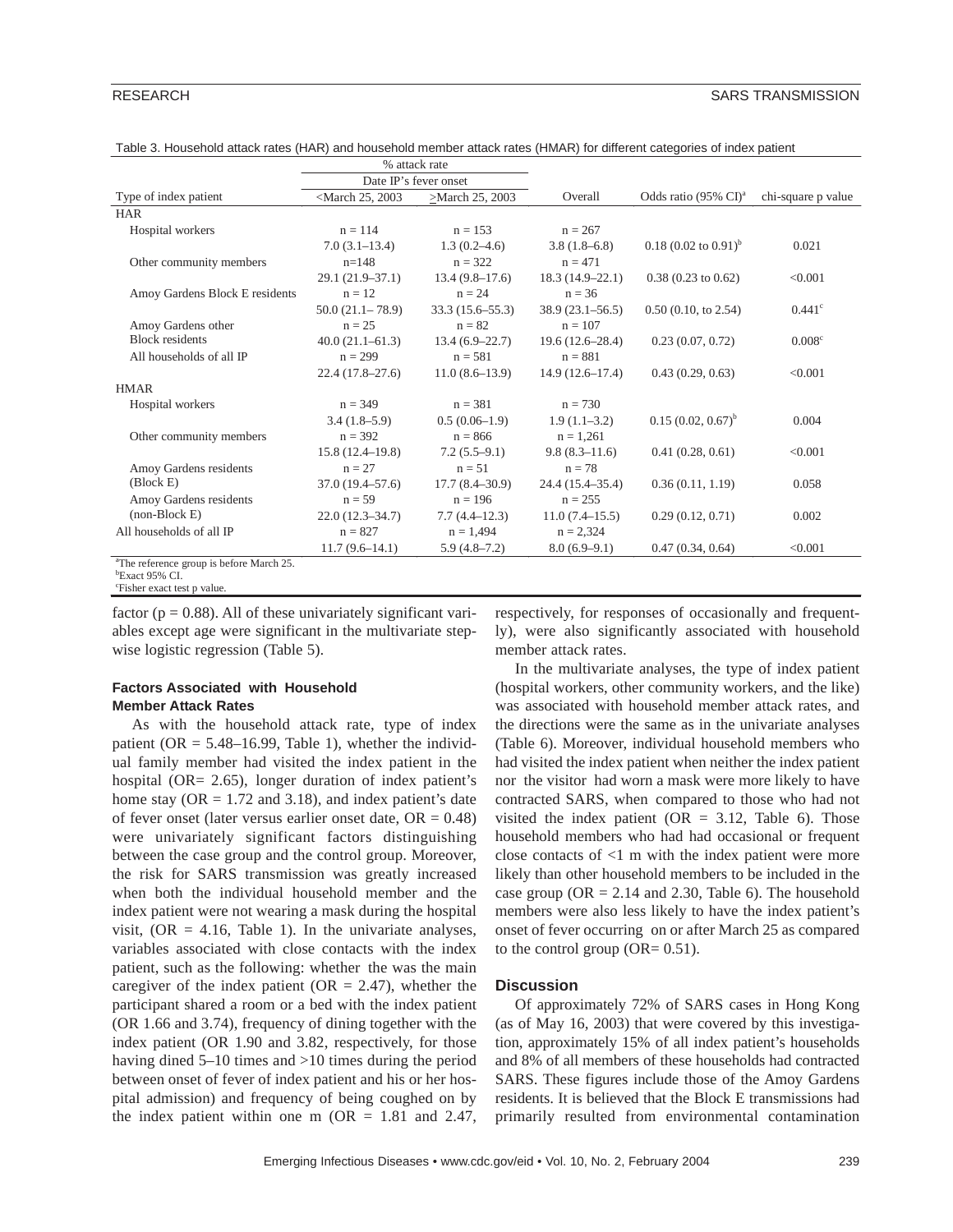### EMERGENCE OF SARS

| Table 4. Univariate analysis of associations between risk factors and Household Attack Rates |
|----------------------------------------------------------------------------------------------|
|----------------------------------------------------------------------------------------------|

|                                                  | Any probable secondary case<br>within the household (%) |                |                               |                                 |
|--------------------------------------------------|---------------------------------------------------------|----------------|-------------------------------|---------------------------------|
| Risk factor                                      | Yes                                                     | N <sub>o</sub> | Odds ratio (95% CI)           | Chi-square p value <sup>a</sup> |
| Sex of index person (IP)                         |                                                         |                |                               |                                 |
| Male $(n = 400)$                                 | 16.5                                                    | 83.5           | 1.00                          | 0.215                           |
| Female $(n = 481)$                               | 13.5                                                    | 86.5           | $0.79(0.55 \text{ to } 1.15)$ |                                 |
| Age of IP $(v)^a$                                |                                                         |                |                               |                                 |
| $<$ 30 (n = 283)                                 | 7.4                                                     | 92.6           | 1.00                          | < 0.001                         |
| $31-40$ (n = 197)                                | 11.2                                                    | 88.8           | 1.57 (0.84 to 2.93)           |                                 |
| $41-50$ (n = 165)                                | 19.4                                                    | 80.6           | $3.00(1.67 \text{ to } 5.41)$ |                                 |
| $51-60$ (n = 76)                                 | 23.7                                                    | 76.3           | 3.87 (1.94 to 7.73)           |                                 |
| $>61$ (n = 138)                                  | 23.2                                                    | 76.8           | 3.77 (2.08 to 6.83)           |                                 |
| Type of IP                                       |                                                         |                |                               |                                 |
| Hospital workers ( $n = 267$ )                   | 3.7                                                     | 96.3           | 1.00                          | < 0.001                         |
| Amoy Gardens bock E residents ( $n = 36$ )       | 38.9                                                    | 61.1           | 16.35 (6.51 to 41.08)         |                                 |
| Amoy Gardens other Block residents ( $n = 107$ ) | 19.6                                                    | 80.4           | 6.28 (2.84 to 13.85)          |                                 |
| Other community members $(n = 471)$              | 18.3                                                    | 81.7           | 5.74 (2.93 to 11.26)          |                                 |
| Date of IP's fever onset b                       |                                                         |                |                               |                                 |
| Before March 25 $(n = 299)$                      | 22.4                                                    | 77.6           | 1.00                          | < 0.001                         |
| On or after March 25 $(n = 581)$                 | 11.0                                                    | 89.0           | $0.43(0.29 \text{ to } 0.62)$ |                                 |
| Duration IP stayed home between fever onset and  |                                                         |                |                               |                                 |
| hospitalization $(d)$ <sup>c</sup>               |                                                         |                |                               |                                 |
| $<$ 2 (n = 440)                                  | 9.3                                                     | 90.7           | 1.00                          | < 0.001                         |
| $3-5$ (n = 268)                                  | 15.3                                                    | 84.7           | $1.76(1.11 \text{ to } 2.79)$ |                                 |
| $>6 (n = 171)$                                   | 28.7                                                    | 71.3           | 3.91 (2.46 to 6.20)           |                                 |
| IP visited by any household member during        |                                                         |                |                               |                                 |
| hospitalization?                                 |                                                         |                |                               |                                 |
| No $(n = 682)$                                   | 12.6                                                    | 87.4           | 1.00                          | 0.001                           |
| Yes $(n = 199)$                                  | 22.6                                                    | 77.4           | 2.03 (1.36 to 3.03)           |                                 |
| Disinfection of IP's quarters?                   |                                                         |                |                               |                                 |
| Yes                                              | 15.2                                                    | 84.8           | 1.00                          | 0.884                           |
| No                                               | 14.7                                                    | 85.3           | $0.96(0.66 \text{ to } 1.40)$ |                                 |
| <sup>a</sup> Excluded 22 missing persons.        |                                                         |                |                               |                                 |

**Excluded 1 missing person.** 

c Excluded 2 missing persons.

rather than secondary infection (4,5). Excluding the Amoy Gardens cases, the attack rates were 13.9% and 8%, respectively. The SARS attack rates in the households therefore were not negligible.

The names of the probable secondary cases provided by the respondents were compared to the master list of known probable cases. A recent study, conducted by the Chinese University of Hong Kong, noted that none of the 94 asymptomatic family members of the SARS casepatients tested positive for SARS in serologic tests (unpub. data). Any underestimation due to asymptomatic transmission therefore should be minimal.

As the quarantine policy was only initiated on March 31 for the Amoy Gardens residents (12) , the median home stay was longer for earlier onset SARS cases (4 days) than the later ones (2 days). Both the household and the household member attack rates were much higher in the initial phase of the epidemic (before March 25) (10) . Moreover, between the first large-scale outbreak, which occurred approximately March 12, 2003, and March 25, 2003, relatively little was known about the disease, and hence minimal preventive measures against secondary infections were being practiced by household members (10).

Both the household and the household member attack rates of hospital healthcare workers were much lower than those of other types of households, even after controlling for other variables that were significant in the multivariate models. As compared to other households, less frequent close contacts were made in the healthcare worker households. Only 14% of the household members in the healthcare worker household had made frequent close contact  $(<1$  m) with the index patient, as compared to 25% in the other groups ( $p < 0.01$ ). Similarly, the percentages of dining together for >10 times during the reference period were 30.2% and 47.9%, respectively, for the healthcare worker and non-healthcare worker households ( $p < 0.01$ ). These findings suggest that with a greater awareness and proper preventive measures, secondary attacks of SARS among household members may be greatly reduced.

Our data support the government's suggestion that environmental contamination was responsible for the large number of SARS infections in the Amoy Gardens Block E (4,5) but not in other Blocks of the Amoy Gardens. The attack rates for the Amoy Block E households were much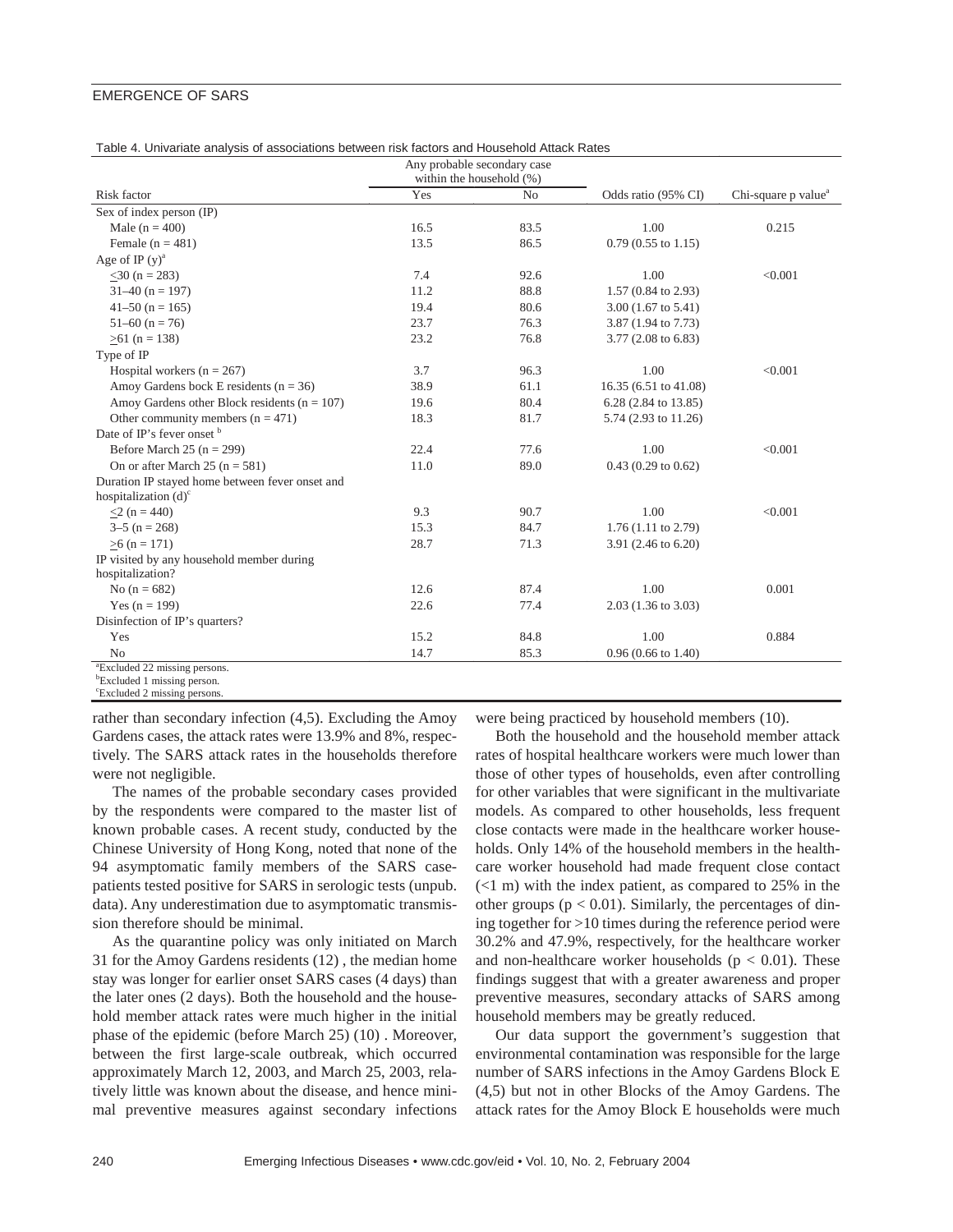|                    |  |  | Table 5. Summary of stepwise multivariate logistic regression model predicting "probable secondary infection" within the household |  |  |  |
|--------------------|--|--|------------------------------------------------------------------------------------------------------------------------------------|--|--|--|
| level <sup>a</sup> |  |  |                                                                                                                                    |  |  |  |

| Risk factor                                                            | Coefficient | <b>SE</b> | Odds ratio (95% CI)           | p value |
|------------------------------------------------------------------------|-------------|-----------|-------------------------------|---------|
| Type of Index Person (IP)                                              |             |           |                               |         |
| Healthcare worker                                                      |             |           | 1.00                          |         |
| Amoy Gardens Block E residents                                         | 3.074       | 0.487     | 21.62 (8.33 to 56.10)         | < 0.001 |
| Amoy Gardens other Block residents                                     | 1.901       | 0.425     | $6.69$ (2.91 to 15.39)        | < 0.001 |
| Other community member                                                 | 1.705       | 0.354     | 5.50 (2.75 to 11.01)          | < 0.001 |
| Date of IP's fever onset                                               |             |           |                               |         |
| Before March 25                                                        |             |           | 1.00                          |         |
| On or after March 25                                                   | $-0.696$    | 0.235     | $0.50(0.32 \text{ to } 0.79)$ | < 0.001 |
| Duration IP stayed home between fever onset and<br>hospitalization (d) |             |           |                               |         |
| $\leq$ 2                                                               |             |           | 1.00                          |         |
| $3 - 5$                                                                | 0.283       | 0.258     | $1.33(0.80 \text{ to } 2.20)$ | 0.274   |
| $\geq 6$                                                               | 1.045       | 0.265     | 2.84 (1.69 to 4.78)           | < 0.001 |
| IP visited by any household member when hospitalized?                  |             |           |                               |         |
| N <sub>0</sub>                                                         |             |           | 1.00                          |         |
| Yes                                                                    | 0.483       | 0.242     | $1.62$ (1.01 to 2.60)         | 0.046   |
| <sup>a</sup> Age was not significant in the multivariable analysis.    |             |           |                               |         |

higher than those for households of other Blocks (for later onset households, household attack rates: 36% versus 13.4%; household member attack rates: 20.8% versus 7.7%), whereas the rates of the Amoy non-Block E households were comparable to those of the "other community group" (for later onset households, household attack rates: 13.4% versus 13.1%; household member attack rates: 7.7% versus 7.2%). The observation that the median duration between the onset of symptoms in the index patient and the "first" probable secondary case of the Amoy Gardens cases were much shorter than those of the other groups also supports the environmental contamination theory that had been suggested to explain the Amoy Gardens Block E outbreak.

Our data indicate that hospital visitations to the index patient was another independent risk factor for contracting SARS, suggesting that hospital visitors may have played an important role in the SARS epidemic in Hong Kong. Among all household members who had visited an index patient in the hospital, 51 (16.5%) of 310 contracted SARS (20.3% and 8.2%, respectively, for the earlier and later onset groups). Moreover, our results demonstrated that the risk was increased when both the SARS patient and the visitor were not wearing a mask. Hence, stringent hospital

| Table 6. Summary of multivariate logistic regression model predicting "probable secondary infection" of household members<br>$(N = 2, 195)$ |             |           |                               |         |
|---------------------------------------------------------------------------------------------------------------------------------------------|-------------|-----------|-------------------------------|---------|
| Risk factor                                                                                                                                 | Coefficient | <b>SE</b> | Odds ratio (95% CI)           | p value |
| Type of Index Person (IP)                                                                                                                   |             |           |                               |         |
| Hospital care workers                                                                                                                       |             |           | 1.00                          |         |
| Amoy Gardens Block E residents                                                                                                              | 2.888       | 0.455     | 17.95 (7.35 to 43.83)         | < 0.001 |
| Amoy Gardens other Block residents                                                                                                          | 1.661       | 0.419     | 5.26 (2.32 to 11.95)          | < 0.001 |
| Other community members                                                                                                                     | 1.387       | 0.352     | $4.01$ (2.01 to 7.98)         | < 0.001 |
| IP visited by a household member                                                                                                            |             |           |                               |         |
| Not visited by any                                                                                                                          |             |           | 1.00                          |         |
| Both with mask                                                                                                                              | 0.571       | 0.412     | 1.77 (0.79 to 3.97)           | 0.166   |
| Either one with mask                                                                                                                        | 0.483       | 0.429     | $1.62$ (0.70 to 3.76)         | 0.260   |
| Both without mask                                                                                                                           | 1.139       | 0.326     | $3.12(1.65 \text{ to } 5.91)$ | < 0.001 |
| Frequency of close contact with IP (within 1 m) <sup>a</sup>                                                                                |             |           |                               |         |
| Never                                                                                                                                       |             |           | 1.00                          |         |
| Seldom                                                                                                                                      | 0.466       | 0.338     | 1.59 (0.82 to 3.09)           | 0.168   |
| Occasionally                                                                                                                                | 0.762       | 0.304     | $2.14(1.18 \text{ to } 3.89)$ | 0.012   |
| Frequently                                                                                                                                  | 0.834       | 0.288     | $2.30(1.31 \text{ to } 4.05)$ | 0.004   |
| Date of IP's fever onset                                                                                                                    |             |           |                               |         |
| Before March 25                                                                                                                             |             |           | 1.00                          |         |
| On or after March 25                                                                                                                        | $-0.681$    | 0.220     | $0.51(0.33 \text{ to } 0.78)$ | 0.002   |
| Duration IP stayed home between fever onset and                                                                                             |             |           |                               |         |
| hospitalization (d)                                                                                                                         |             |           |                               |         |
| $\leq$ 2                                                                                                                                    |             |           | 1.00                          |         |
| $3 - 5$                                                                                                                                     | 0.092       | 0.278     | $1.10(0.64 \text{ to } 1.89)$ | 0.740   |
| $\geq 6$                                                                                                                                    | 0.655       | 0.278     | 1.93 (1.12 to 3.32)           | 0.018   |

a Information on 13 cases and 37 controls missing.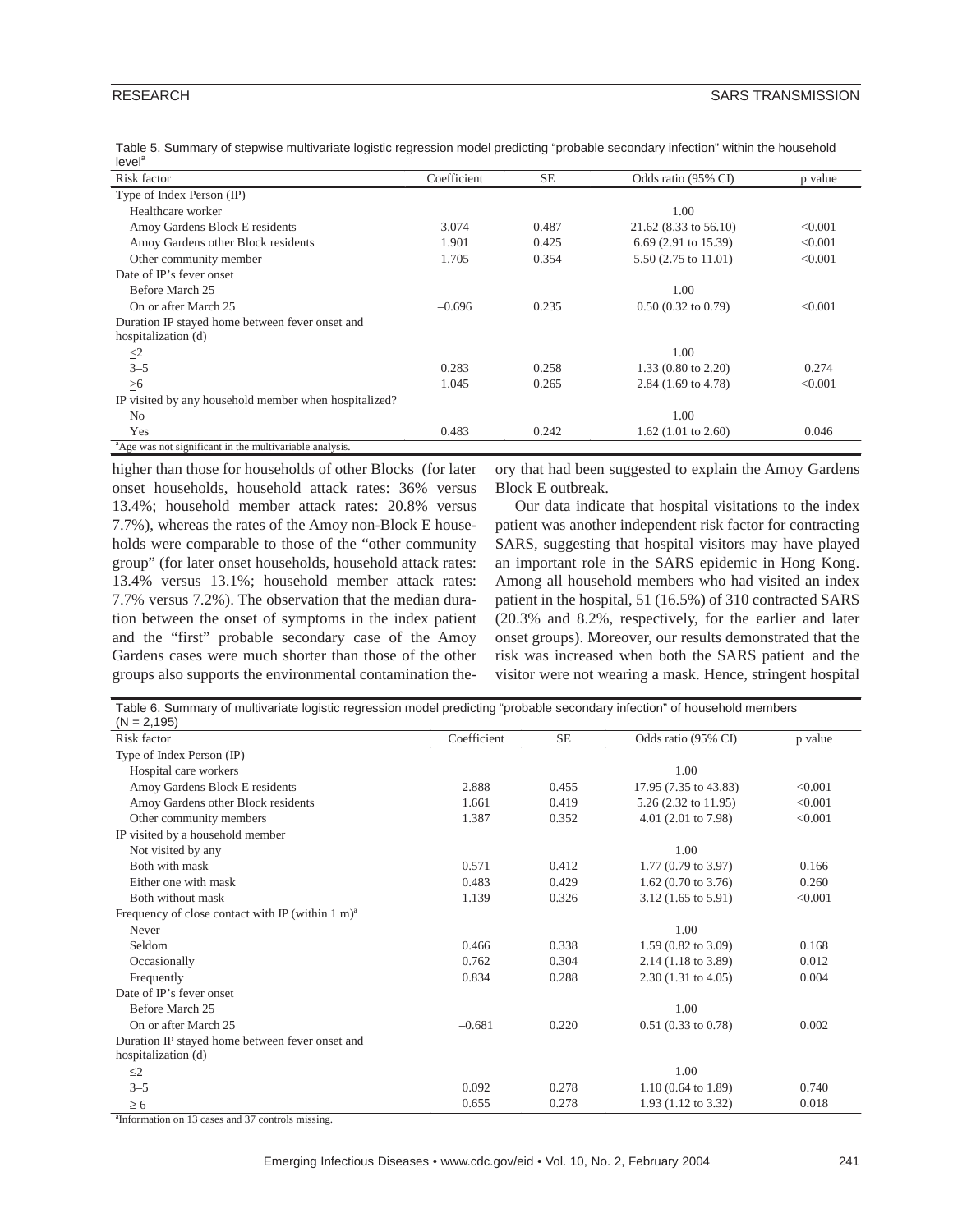# EMERGENCE OF SARS

visitation policies should be implemented and proper personal protection equipment should be required for all visitors of SARS patients.

As a longer exposure period increased the risk for secondary SARS infection among household members, clear public health messages encouraging people who develop influenza-like symptoms to seek rapid medical treatment and to use preventive measures should be disseminated. An effective surveillance system should also be able to substantially reduce the duration of home stay of the SARS patients.

The frequency of close contact is another important risk factor for household member attack rates. Together with the significant association with index patient's home stay duration, these results suggest that viral load is important in determining whether a secondary infection occurs. The results are also highly consistent with droplet theory of transmission but do not lend much support for transmission by fomites, particularly since the household attack rate was not found to be significantly associated with thorough disinfection of the living quarters.

When the data were stratified by Amoy Block E households versus other households, household disinfection was significantly associated with the household member attack rates in the former but not in the latter group (Amoy Gardens:  $OR = 1.11$ ;  $p = 0.56$ , exact test; other households: OR =  $0.24$ ,  $p = 0.019$ , exact test; test for homogeneity,  $p = 0.013$ . Similar results were also obtained for the association between the household attack rate in the two groups ( $OR = 1.12$  and 0.4, respectively, for Amoy Block E households and other households), although the association in the Amoy Block E group was not of statistical significance, possibly due to the small sample size (36 such households in total). This finding again strongly supports the claim that environmental contamination occurred in Amoy Block E households and that many of the cases were not secondary infections. Moreover, it suggests that although household disinfection was not a protective factor in the prevention of secondary infection, its role in reducing the risk for environmental infection cannot be dismissed. It is speculated that probable benefits of disinfection for protecting secondary infection might have been overridden by the effects of frequent contacts with the index patient or hospital visits.

The study has a few limitations. First, there is no way to confirm that the probable secondary infection of household members actually came from the index patient. Nosocomial infections, rather than secondary infections, may also have occurred in some of the household members during hospital visits to the index patient, but it is not possible to distinguish the two scenarios. The possibility of household members contracting the SARS virus in the community outside the home was, however, very small. Nevertheless,

infection by environmental contamination has not been implicated as a large source of SARS except among Amoy Block E residents. Second, 44.6% of the time, information was provided by the household member most familiar with the household situation rather than the index patient. The households interviewed by the index patients and the households interviewed by proxy did not, however, differ in the distribution of risk factors. Moreover, most Hong Kong residents live in small apartments of  $<$  60 m<sup>2</sup>, and many avoided going out during the SARS epidemic; the people were very sensitized to close contact to those with SARS or flu-like symptoms (10) . Hence, although the results may still be influenced by recall and reporting bias, the amount of bias should not substantially alter the findings. Third, even though recall bias may be another potential problem, almost all of the interviews were made within 3 weeks after the index patient's onset of fever; given the extremely unusual nature of SARS, respondents should have been able to reliably recall the requested information. Fourth, the study was not able to cover all SARS patients in Hong Kong, but after incorrect or unavailable contact numbers were eliminated, 78.3% of all SARS patients had been covered by this study, and the refusal rate was moderate (10.5%). Finally, the case definition of SARS was nonspecific. Data on laboratory confirmation of the SARS coronavirus were not available so it was possible that some of the cases were in fact pneumonia rather than SARS. In the later phase of the epidemic, it was possible that either case-finding became more thorough or case-finding was more specific as more information became more available. Nevertheless, it is logical to argue that the secondary attack rate declined in the later phase as the awareness was greatly heightened. It is emphasized that the figures reported in this study are probable, rather than actual attack rates.

The study, being a large-scale study investigating SARS transmission in the community setting, allows us to have a better understanding of the infectivity, modes of transmission, and prevention of SARS in a community setting. It also gives insight into the prevention of secondary SARS infection within the household.

#### **Acknowledgments**

We thank the study participants, the Chinese University medical students and volunteers who assisted in the telephone interviews, and M.K. Tam and C.K. Lee for their assistance on the project.

The study was funded from internal funds of the Faculty of Medicine of the Chinese University of Hong Kong.

Dr. Lau is the director of the Centre for Epidemiology and Biostatistics of the School of Public Health of the Chinese University of Hong Kong. One of his research interests is the behavioral aspects of infectious diseases.